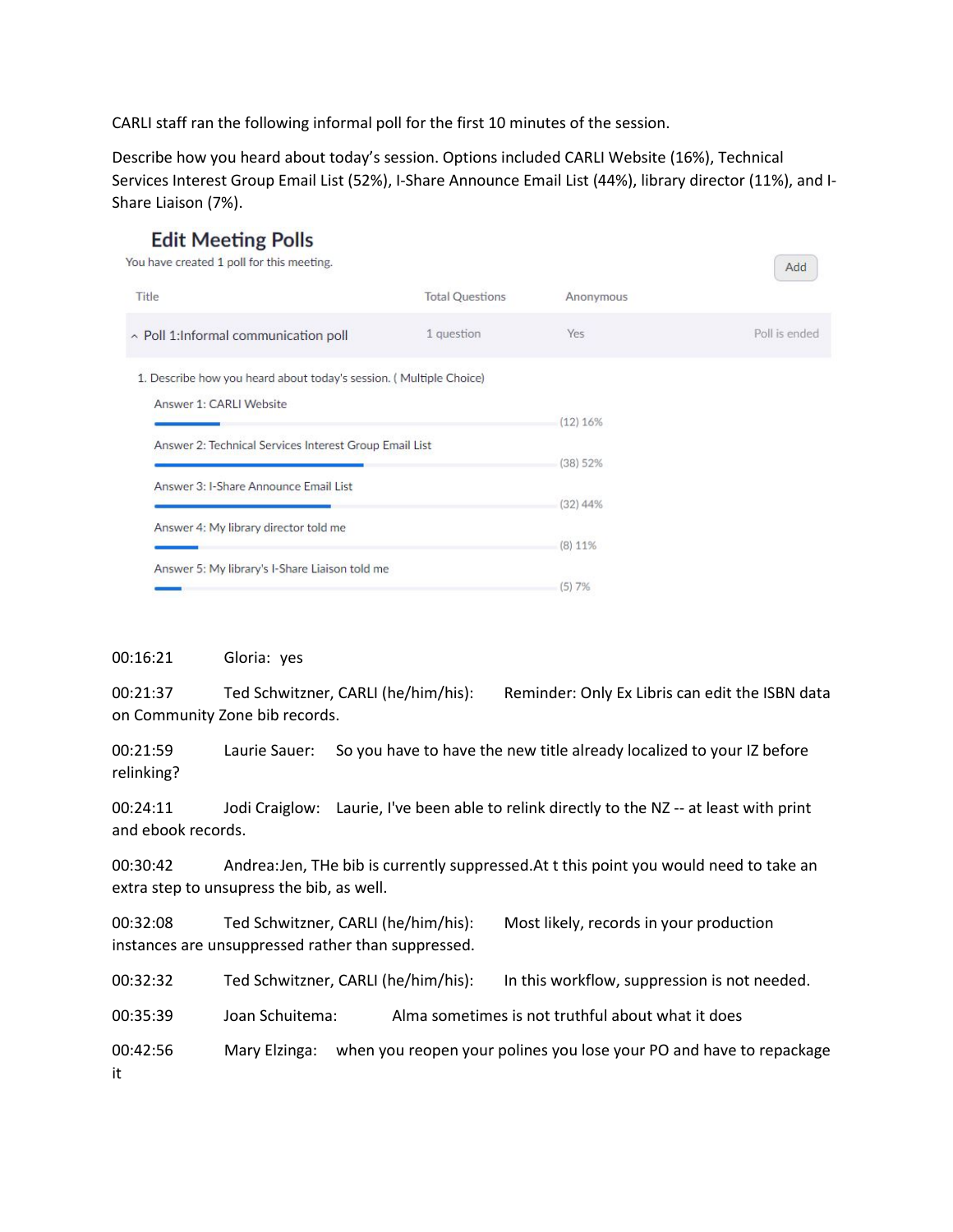00:43:55 Bill Schultz: Where was it you said that you can check to see the source of a resource? (e.g. ILS)?

00:44:38 Carol: Sometimes when I try to do something with a closed PO Line, I click the search button which takes me to a list of PO Lines, and I make sure to search nonactive (I think that's what they are called), and then you can use the closed PO Line. Not sure if that would help here.

00:52:09 lthompson: Is there a suggested search to find local P2E local portfolios and have PO Lines as a whole. For example portfolio standalone yes advanced search and portfolio PID is empty. If numbers match, can assume you don't have any PO Lines on local ones?

00:52:52 Bill Schultz: Thanks!!

00:55:03 Cynthia: You can do that in the acquisition tab of the portfolio

00:55:29 Carol: It does take a while.

00:57:15 lthompson: I had looked and didn't see any...was just doublechecking

00:59:15 Andrea:Laurie, You can run an advanced search on Electronic portfolios, Is standalone = Yes and then export the results. The excel file generated includes the POLs associated with the portfolios in your results list.

00:59:40 Laurie Sauer: For those IZ bib recs that have closed orders and have portfolios, could you just relink the portfolio to a new bib (CZ bib), and then suppress the NZ bib? Or is that bad practice?

01:03:14 Laurie Sauer: Yes, we had over 15,000 to begin with!

01:03:16 lthompson: Going to try that. Thanks Andrea. I do NOT expect to find any. but I always like to check.

01:04:10 Laurie Sauer: If you delete it how does that affect the PO?

01:06:31 Andrea:Correction, the export file includes either 0 or 1 under the column labeled Orders (not the actual POL)

01:07:44 Laurie Sauer: Okay, so there's no hard link between the PO line info and the bib record itself?

01:09:44 Laurie Sauer: Thanks. I suspect almost all of ours are going to closed POs.

01:12:22 ericw: Why can't we still have 2 windows

01:12:25 ericw: at the same time?

01:13:10 ericw: I swear that we could when they first had shown it.

01:13:23 ericw: They just need to use contiguous cache on server side

01:13:33 Andrea:The Alma server still recognizes you as the same user since you are using the same browser.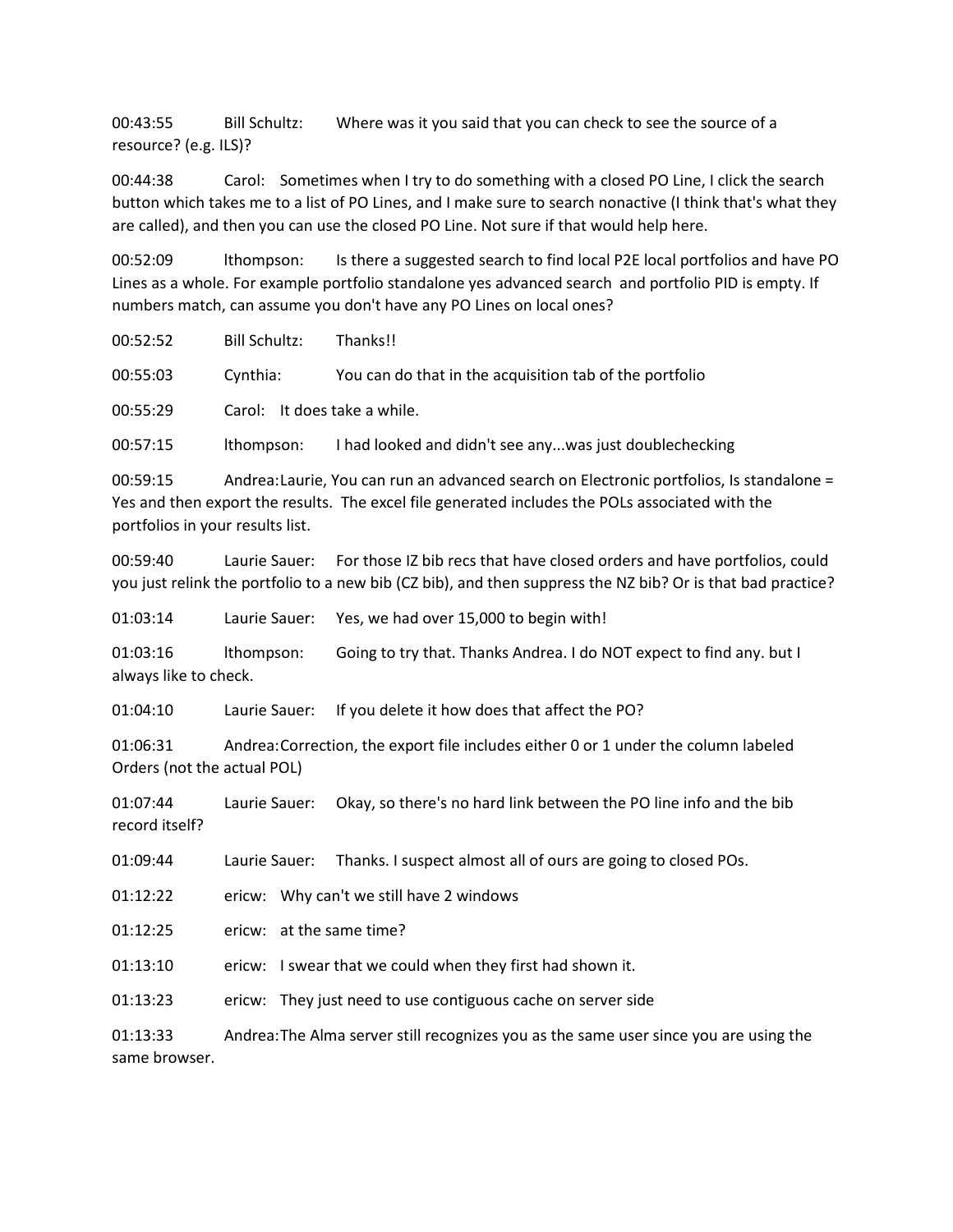01:13:46 Jodi Craiglow: I've been using Chrome and Firefox running simultaneously, and it seems to work.

01:13:47 Andrea:rather same user in same session

01:13:58 Holly Ewan Nordheden: Requested a second monitor so I can at least look at another bib that I'm using as a template at the same time

01:14:02 O Swann: I also have no problem with two instances in different browsers

01:14:04 Gail H: I've done it in two different browsers, but it does know you are logged in twice.

01:14:13 ericw: Yeah, I have 4 screens here

01:14:33 ericw: Great idea with 2 browsers! I'll have to try that out.

01:14:38 kathy: What process do you recommend for suppressing items in alma and oclc during the acquisitions process? We seem to be having trouble with new items showing in OCLC eventhough we have clicked on the don't publish option.

01:14:44 O Swann: But, yes, I have had very weird problems trying to have multiple instances in the same browser

01:14:53 Gail H: It is tricky to use 2 browsers.

01:14:57 Brent Eckert: Recently I've come across several instances of duplicate OCLC records in the NZ. These were exact duplicate records, not different records that had subsequently been merged in OCLC. How would that happen?

01:17:12 Andrea:If you can, try to get a second monitor. Makes your life much easier.

01:19:06 Lauren Noel: Thanks for the suggestions of using multiple browsers. This will really help with the still-steep learning curve. :)

01:19:18 kathy: right

01:22:31 kathy: if clicking "don't publish" is not suporressing the item in oclc, what do you recommend?

01:23:46 Brent Eckert: What does "publish holdings only" do as opposed to "publish bib records"?

01:23:51 Tammie Busch: Ted, has the problem with the import profile for electronic resources been fixed? Our import profile for electronic YBP PDA records has the import profile to don't publish, but I still get report from data sync that it is trying to publish.

01:24:16 kathy: thank you. that was helpful

01:26:33 Tami Luedtke: We're having trouble with our electronic resource order import profiles actually doing what we've set on the Set Management Tags too

01:27:44 Brent Eckert: I don't have any example right now.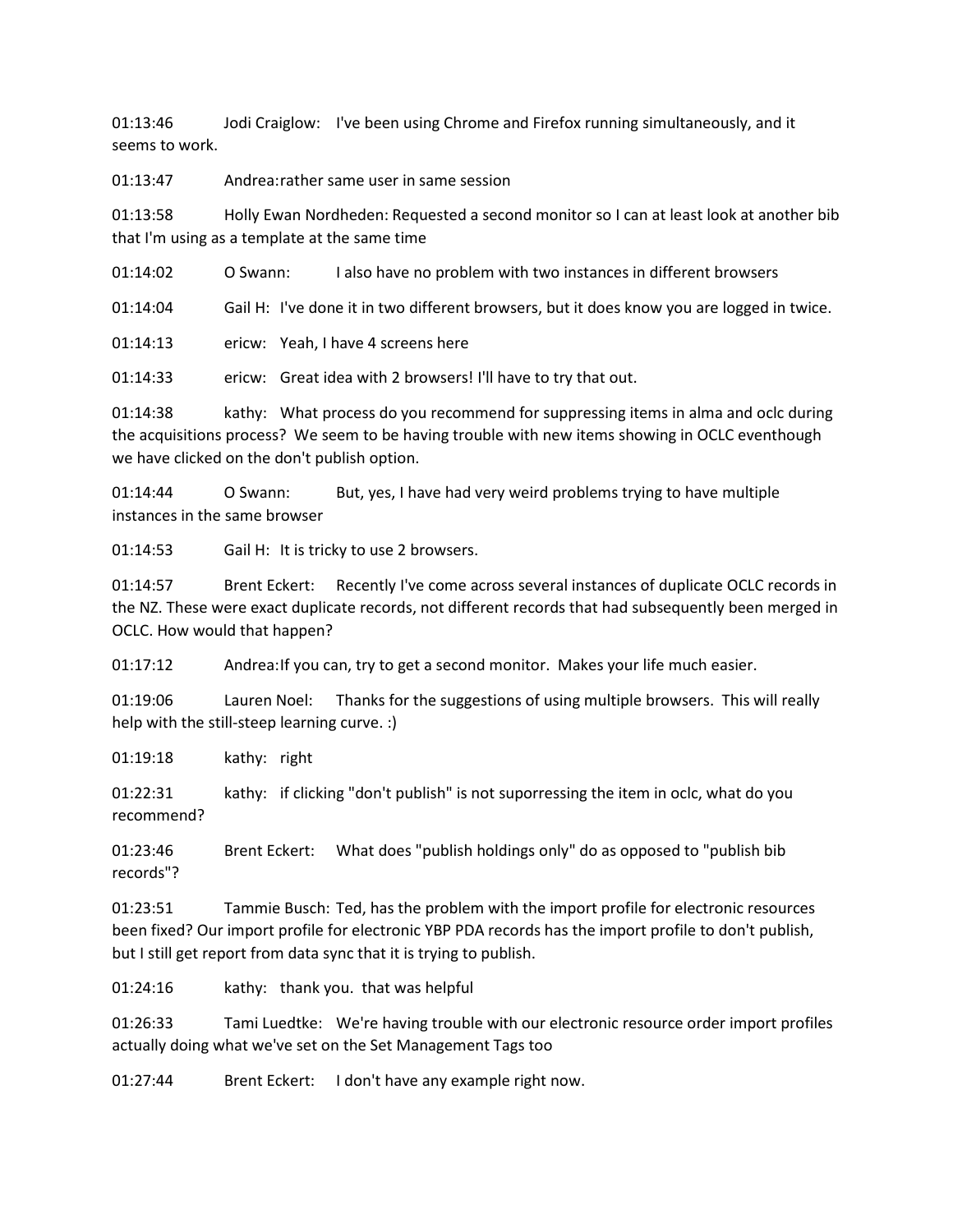01:30:24 Jolanta Radzik: Should we report duplicate OCLC records in NZ to CARLI to be merged? Or should we merge them ourselves? What would be the best practice.

01:30:29 Joan Schuitema: Ted….in reference to things taking awhile to happen….I've had that happen with downloading an OCLC record and it takes so long that I think it didn't take and do another…..but I've caught it and delete the extra…but it can happen

01:30:52 Jolanta Radzik: Thank you.

01:31:02 Brent Eckert: But records imported from OCLC are supposed to overlay any record in the NZ based on OCLC number. It seems that maybe that hasn't always worked?

01:31:21 Holly Ewan Nordheden: I have one bib waiting in an OCLC save file that I can't import via the Gateway because I get an error message saying too many matches. Do we have a solution or workaround for that?

01:32:49 Tammie Busch: Yes, I have a ticket.

01:34:56 Holly Ewan Nordheden: More explanation on import profiles would be very helpful

01:35:00 Sarah Levine French (she/her): that would be great

01:37:40 Gail H: I've run into this issue as well in the Metadata editor, when I search the IZ and the CZ I don't find a match, when I try to import from OCLC it says there is a match.

01:37:57 Holly Ewan Nordheden: Unfortunately it's a heavily edited record so there's no way to get my saved file record?

01:38:05 Brent Eckert: You can merge the duplicate records in the NZ or report them to CARLI to solve the mult match problem.

01:39:49 Holly Ewan Nordheden: thanks for some things to try

01:40:54 Holly Ewan Nordheden: I guess I could also see if I can lock/replace the record in OCLC with my updates ...

- 01:42:52 Laurie Sauer: Thank you very much!
- 01:42:54 Lauren Noel: Thanks so much, Everyone! This was very helpful!
- 01:43:03 Sylvia P: Thank you!
- 01:43:10 kathy: these are helpful
- 01:43:11 Lori Murphy: Mahalo
- 01:43:20 Cynthia: Thanks for the presentation !!
- 01:43:24 Amanda: Thank you so much!
- 01:43:27 Jolanta Radzik: Thank you.
- 01:43:28 Sue Wilson: Thanks!